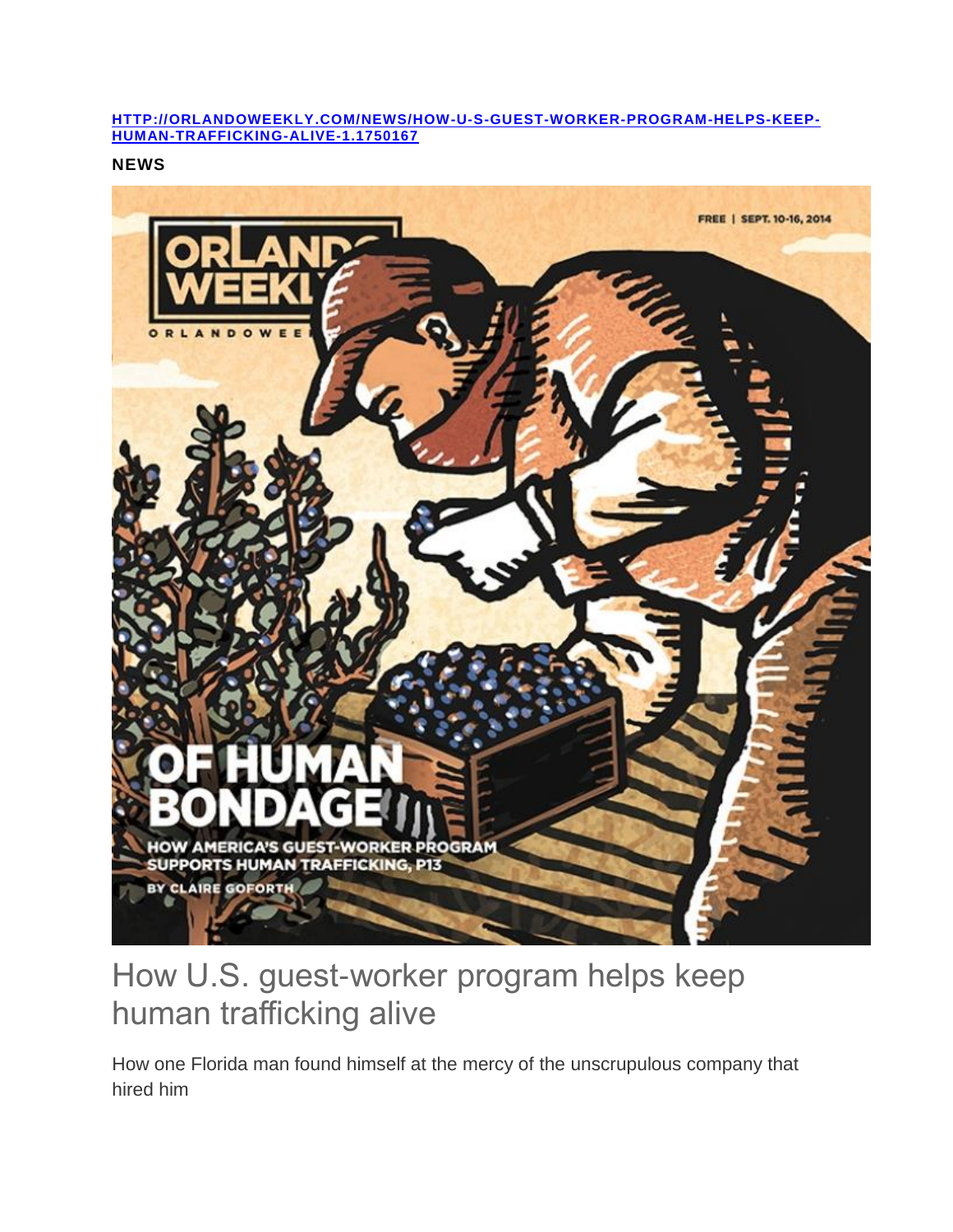

ILLUSTRATION BY SHAN STUMPF

By **[Claire Goforth](http://orlandoweekly.com/archives/authors?author=Claire%20Goforth)** PUBLISHED: SEPTEMBER 10, 2014

The man – I'll call him Hector – was looking for work when he boarded a flight from Guatemala to the United States in March 2012. He'd been here as a temporary worker several times in the past, and this trip was supposed to be no different – a few months of hard work for more money than he could ever hope to make at home. He planned to return in June, right around the time his wife would give birth to their first child.

But Hector hasn't been home since. He hasn't seen his wife in more than two years. He never saw his baby. It's possible that he will never be able to go home again. What was supposed to be a three-month stay in the United States turned into an open-ended hell.

One day in April, when the skies were open and pouring, I met Hector in a small conference room at Florida Coastal School of Law's Immigration Clinic, where I worked as a clinician in 2008. The clinic represented Hector in his visa application; in January, he had received a Tvisa, which allows immigrant victims of human trafficking to become lawful permanent residents of the United States.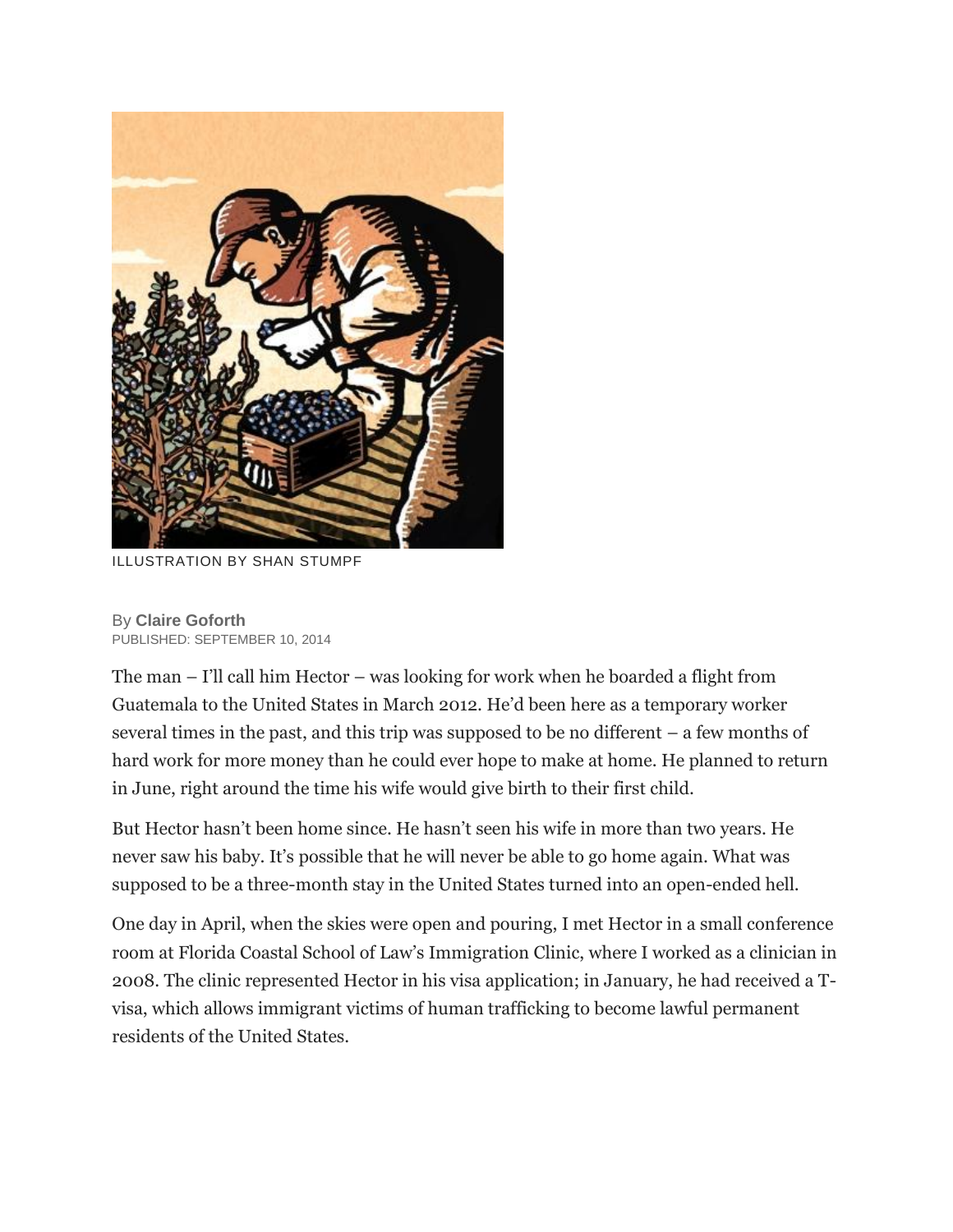I wasn't surprised by Hector's vague unease and fleeting eye contact when he politely shook my hand. It's hard not to imagine what the slim, strong 27-year-old, dressed neatly in a Tshirt and slacks, might think or feel about opening up to a white female stranger.

I offered him the guava empanadas I'd brought. James Carbonell, one of the clinicians who worked on his case, translated for us, kindly helping me with the Spanish pronunciation of "guava." Guayaba didn't roll quite right off my American tongue, but it made Hector smile. Slightly more at ease, he began.

The story he told is, in a sense, quintessentially American, that of hard work and sacrifice and aspiration. But it's also a story that highlights the dark side of American capitalism – an exploitative avarice that preys upon those with few good options.

When we think of human trafficking, our minds often go to sex workers – and for good reason. Many human trafficking cases – as many as 27 million people are trafficked worldwide each year, according to the U.S. State Department – are related to sex, and the image of a poor teenage girl forced to prostitute herself tugs at the heartstrings in a way few other things do.

But there is another, less-visible face of a human trafficking victim: Hector's. He is a labor trafficking victim, one of too many people who have fallen through the cracks of our nation's guest worker system.

Most labor trafficking victims in this country are Hispanic immigrants. Some are brought here legally; others already live here illegally and are exploited by those who use their undocumented status against them. Too often, advocates say, these individuals aren't seen as victims, and their plights are ignored.

As Tomas Lares, chairman of Greater Orlando Human Trafficking Task Force and executive director of Florida Abolitionist, puts it: "Somebody forced into sex: Wow, that's awful. Somebody forced into labor: It's probably their fault. They're probably illegal."

Hector's ordeal began rather inconspicuously: A man approached his brother during a soccer game in Guatemala, saying he was a contractor for an American company that needed agricultural workers. Hector, his brother and several other men later met with him to discuss the opportunity.

The man's promises were different from the ones Hector had heard on previous trips as a guest worker. The pay was supposed to be higher, the treatment better. The recruiter also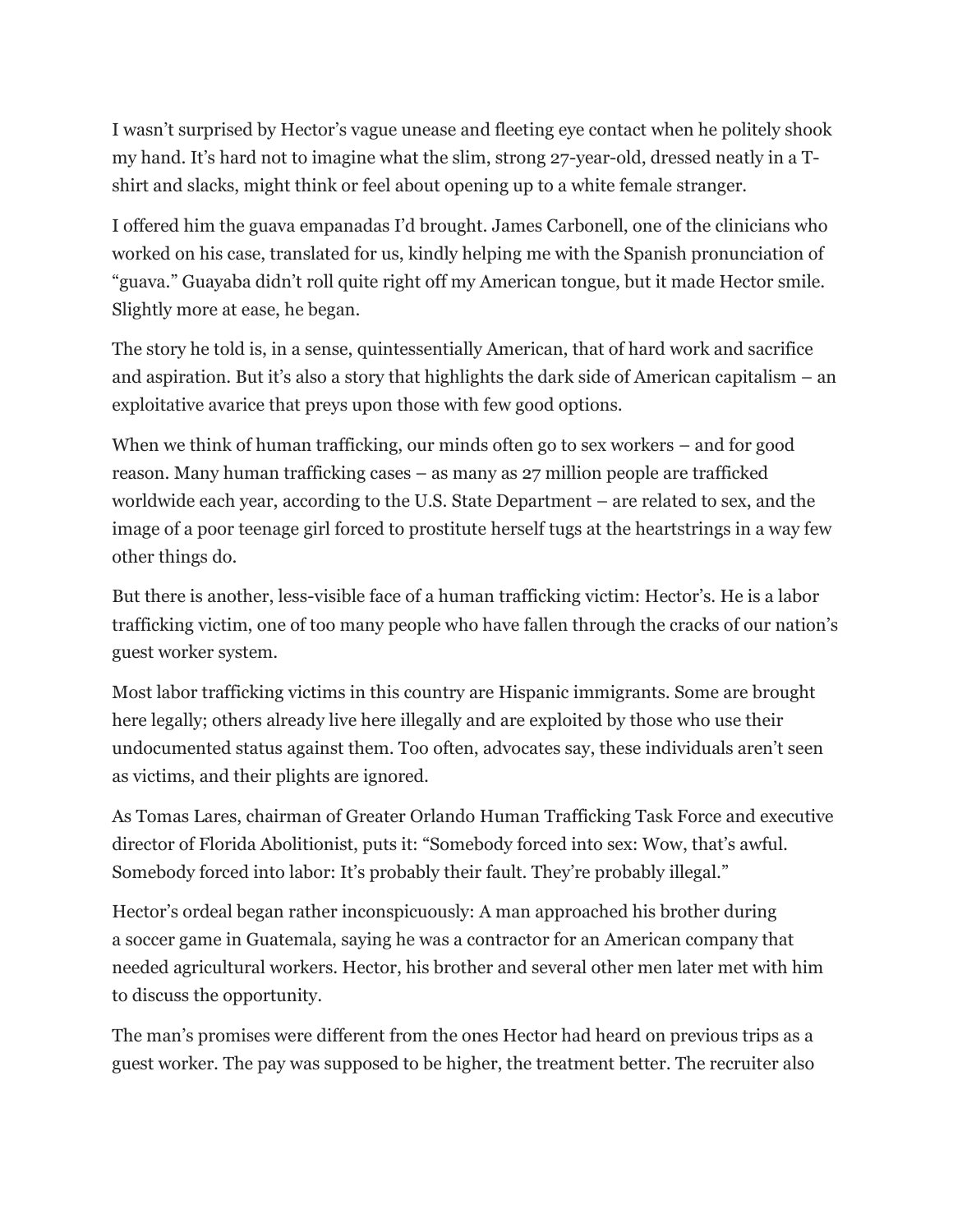said their visas would be extended for as long as nine months, far longer than on previous trips.

"The contractor told me that the work would be continuous and if that, at any time, I wanted to come back home, they would pay for not only the airline ticket to come to the United States but also the return flight," Hector says.

None of that happened.

The men had to pay a \$150 application fee to be considered, Hector says. They didn't know that it's a violation of federal law for companies to require a fee for a guest worker visa application.

After his application was accepted, Hector borrowed money from a loan shark and gave \$2,000 to the company to buy his plane ticket from Guatemala to Atlanta. (A search on June 12 for flights from Guatemala to Atlanta in July found round-trip tickets ranging from \$529 on CheapoAir.com to \$539 on Expedia.com.) He was to be reimbursed \$500 when work began. (He says he wasn't.) Under federal law, companies can require workers to pay for initial travel costs, but must reimburse them in full upon completion of half the agricultural season.

The Central Georgia blueberry farm that Hector, his brother and between 75 and 85 other men would call home for the next three months is miles from a paved road, far outside of town. The recruiter traveled with them and remained with them throughout their stay. (Hector asked me not to identify the recruiter, whom he believes may still pose a threat to his family in Guatemala. Because I shielded Hector's identity when I called the companies he worked for to ask about his allegations – he fears that the companies will share that information with the recruiter – I will not identify those businesses here, either.)

The day after they arrived at the ranch, Hector says, the men were summoned to the office, where a secretary asked for their documents to fill out paperwork.

"They didn't explain to us what documents we were going to fill out," Hector says, "but I think it was to pay for taxes and things like that. When we finished filling out the applications, the secretary kept all of our documents and didn't return them. We didn't have a problem with it at first."

Hector had heard stories from others who came to the U.S. as guest workers, stories of people crammed into deplorable living conditions and being paid much less than they were promised, while working far more. But other than the close quarters – they slept in bunk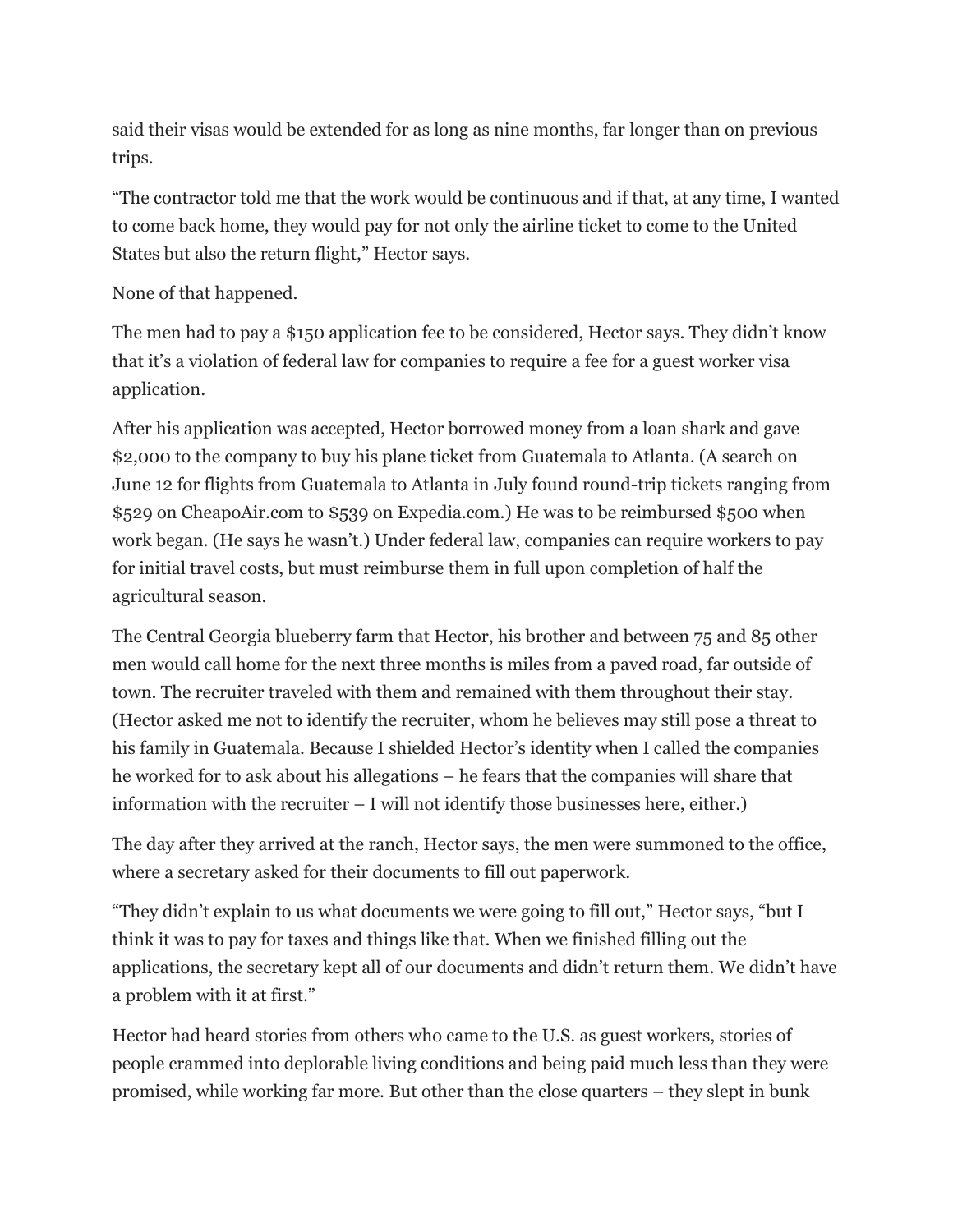beds, 18 men to a room – and foul-smelling tap water, at first everything seemed acceptable. Perhaps not ideal, but acceptable.

They went to work for a nearby pine-straw company – 12 hours a day, seven days a week. Hector threw himself into it, packing as many as 150 to 200 bundles of pine straw a day, making 90 cents per bundle. The relationship between the berry farm and the pine-straw company isn't clear, says Jim Knoepp, deputy legal director of the Southern Poverty Law Center, which assisted the two companies' guest workers. "It seems that they work pretty closely together," Knoepp says. "The workers seem to be shared between the companies. Workers live in [the farm's] housing but they work for [the pine-straw company]."

Like many other aspects of Hector's experience, that is illegal. H-2A visas for guest workers are specific to the company that files them; the men should have been able to work for either the pine-straw company or the farm, not both.

In the first few days, they realized that the water didn't just smell bad; many men became ill after drinking it. Hector asked the managers, including the recruiter, to provide potable water. They refused, and told him that if he wanted water, he'd have to buy it.

Procuring supplies became another issue. Once every eight days, the men were loaded on a bus and taken to Walmart, where they had approximately 30 minutes to buy food, water and other supplies and send money home. If anyone wanted to go to town, he'd have to buy gas for the bus. And forget about going out after work; at night, they were left on the farm's ranch behind a locked gate.

At least they were being paid – envelopes of U.S. dollars on Friday afternoons. But the numbers never seemed to add up, Hector says. For packing 150 bundles of pine straw a day for seven days at 90 cents per bundle, Hector should have earned \$945. He usually got less than half that. He averaged between \$300 and \$400. He learned through word of mouth that the rest was supposedly going to taxes, rent (\$30 a week) and other costs.

"They would deduct from the money we got paid for the rides to be able to get to work, the rent, they would deduct the tools that I was using to be able to do the packing, the taxes," Hector says. "We would pay for everything and then whatever was left was what we would get."

The money that was left over didn't go nearly far enough. In addition to having to buy his own drinking water, he estimates, he was spending \$60 a week on packing ties for the pine straw.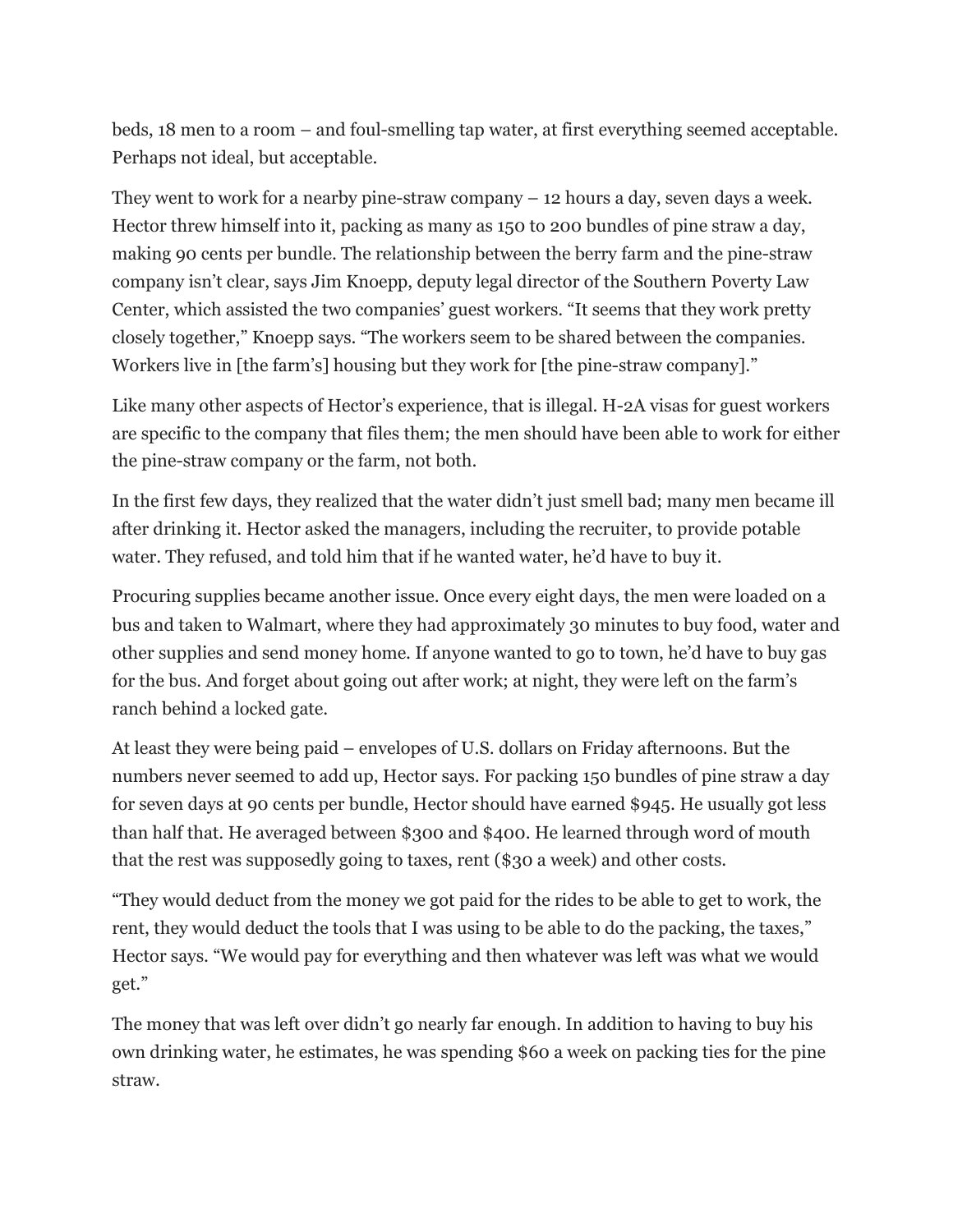Hector was accustomed to hard work and little pay – in Guatemala, he made around \$50 a week for agricultural work – but this was different.

Federal law requires H-2A employers to provide housing, transportation and sustenance, in addition to tools, equipment and other supplies necessary for workers to complete their assigned duties. By law, Hector should also have been given a written accounting of any costs deducted from his pay. He says he wasn't.

After two months, blueberry farm personnel said they were going to apply for a three-month extension of the guest workers' visas. Hector agreed. The pay may not have been great, but it was more than he could earn back home, and he was indebted to the man who had lent him the money for airfare, a loan shark who could exact payment in blood if he didn't get his money.

Not long after the visa extension was filed, they finished packing pine straw and were sent to pick blueberries. But a week later, the farm brought in a machine, leaving the men without any work, and no work meant no money.

As the days ticked down to the date their visas expired, the men still hadn't been told if the extensions had been granted. Don't worry, the managers told them. Everything is fine.

But there was no work, no transportation, no documents, and supplies and funds were dwindling – Hector says the situation on the ranch was becoming grim. Then he received heartbreaking news.

"My wife had the baby, but the baby had problems with his heart. Three days after he was born, he passed away," he says. "In that moment, I requested my documents again because I wanted to go home. They told me that I couldn't leave, and what was I going to do back home anyway?"

It was at this moment, being denied the paperwork he needed to leave, that his situation passed into the realm of human trafficking – which, according to U.S. Customs and Border Protection, occurs when "a person is induced by fraud, force or coercion to work under the total or near-total control of another person or organization."

To make matters worse, Hector didn't have any money to send home. At that point, in fact, he scarcely had anything to eat. "We would go to the edge of the mountain to cut plants, different types of grasses, and then we would cook them and we would put some eggs in and that's what we would eat.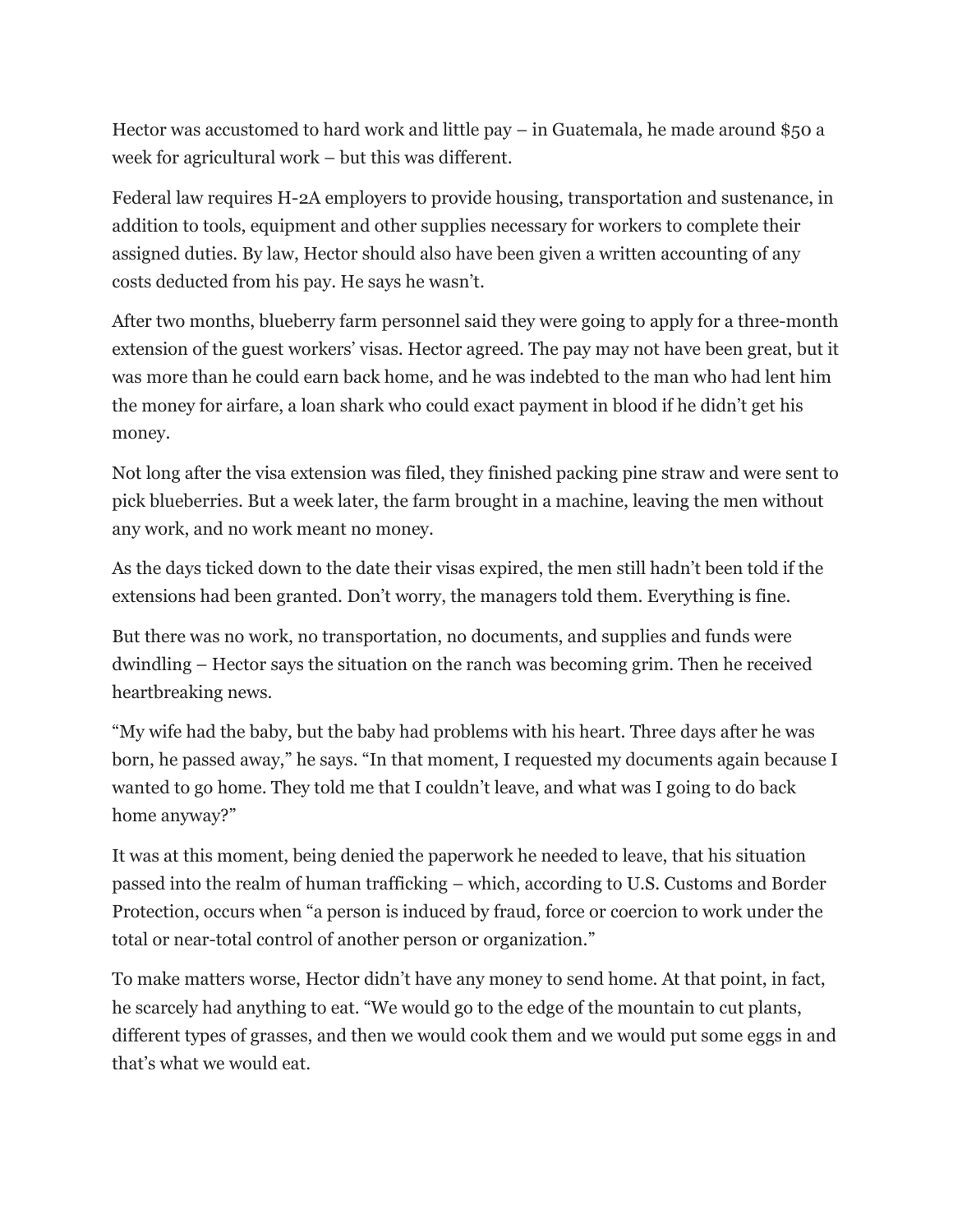I'm pretty skinny already, but I felt it quite more. And when we stopped working, I wasn't really able to eat right. I got sick to the stomach and since then, I haven't been able to recuperate."

His wife urged him to leave the ranch, either with or without his documents. Hector thought about contacting Immigration or the police, but he didn't know if the company had filed his visa extension. If not, contacting the authorities could have gotten him deported.

Roughly half of the 2 million or so seasonal workers who work on U.S. farms each year are here illegally. But even workers like Hector, who enter the United States legally, often face immense hardships, advocates say. According to a report by the advocacy group Farmworker Justice, "Violations of the rights of U.S. workers and guest workers by H-2A program employers are rampant and systemic. … Employees at H-2A employers routinely experience wage theft and other unlawful practices."

The system, advocates say, gives the employers the upper hand. Some farmworkers, like Hector, are afraid to return home because of outstanding debts to violent loan sharks, and employers use undocumented workers' fears of deportation against them to get them to accept below-minimum wage pay, no overtime, no benefits and unsafe environments, advocates say.

In many instances, legal guest workers fare little better. The guest worker program is widely criticized by rights advocates for putting workers at the mercy of their employers. "These visas are tied to that employer," says Knoepp of the SPLC. "If that visa sponsor isn't treating you well, you don't have a lot of options."

Further, employers – who don't have to pay Social Security or unemployment taxes on guest workers – are not held accountable for the practices of their recruiters. While Department of Labor regulations ban employers from knowingly using recruiters who charge workers application fees, advocates say these regulations are largely ignored and rarely enforced. Even if the man who brought Hector to the United States acted under the authority of the companies for which he was recruiting, his actions would not be held against the companies. Recruiters themselves are essentially immune from prosecution, because foreign countries are not likely to start enforcing U.S. law.

Moreover, the fact that so many farmworkers are here illegally deleteriously impacts those who have H-2A visas, by divesting "all farmworkers of bargaining power and political influence," according to the Farmworker Justice report.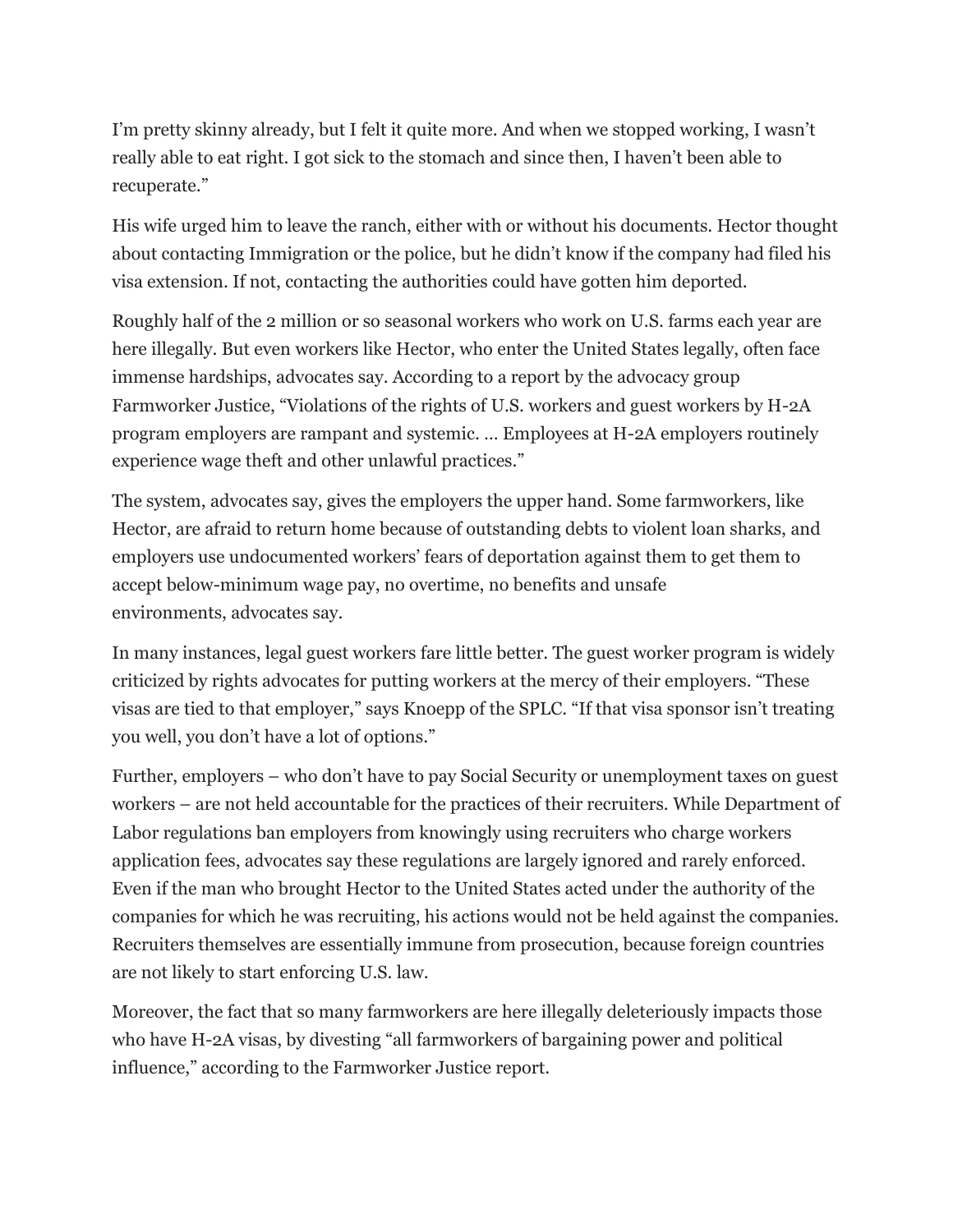While most of the debate over the current immigration-reform legislation – which overwhelmingly passed the U.S. Senate last year but died in the conservative House of Representatives – has centered on what to do with the 11.5 million undocumented immigrants who currently live in the U.S., the bill also addresses many of the problems advocates see in the system governing the country's 106,000 guest workers. It provides workplace rights and remedies for undocumented immigrants and replaces the H-2A guest worker program with two agricultural worker visas for contract and at-will employment, both for three years, with the possibility of a three-year renewal. (Currently, the longest amount of time guest workers can stay in the country is less than a year.) Under this system, at-will employees would no longer be tied to their employers, and could seek alternate employment elsewhere. Contract employees could do so after their contract expires. Both visas provide an option to apply for permanent residency.

The bill also enacts fees and restrictions on companies that employ a large percentage of temporary workers, a measure aimed at reducing the incentive to import workers who will accept lower wages or poor working conditions. In addition, the bill requires all employers to use E-Verify, a database that helps determine if a person is eligible to work. (Advocates point out that this system is fairly easy to fool.)

But for now, given the House's unwillingness to act, the status quo prevails.

Hector says that many of the men who were on the ranch with him are now undocumented immigrants, either afraid to seek help or unaware that help is available. Had they been able to seek alternate employment or even just avoid removal while their claims of exploitation were being investigated, as the legislation provides, they might not be among the 11.5 million undocumented immigrants who live within, and yet apart from, our society.

Four months after they arrived, Hector, his brother and three others had finally had enough. They demanded their documents back. "The owner of the ranch said he was going to give us our passports, but he didn't want us one more night in that house," Hector says. "We would need to leave right then and there. And that's exactly what we did."

They'd worked a little that week, so they had some money. But before they could get their passports returned, he says, they were told they'd each have to pay \$400, allegedly the cost of the visa-extension application. (It is illegal to require guest workers to pay the application fee.) This would have left Hector with \$10.

After waiting three hours, the men started walking down the long dirt road to anywhere else – without their documents.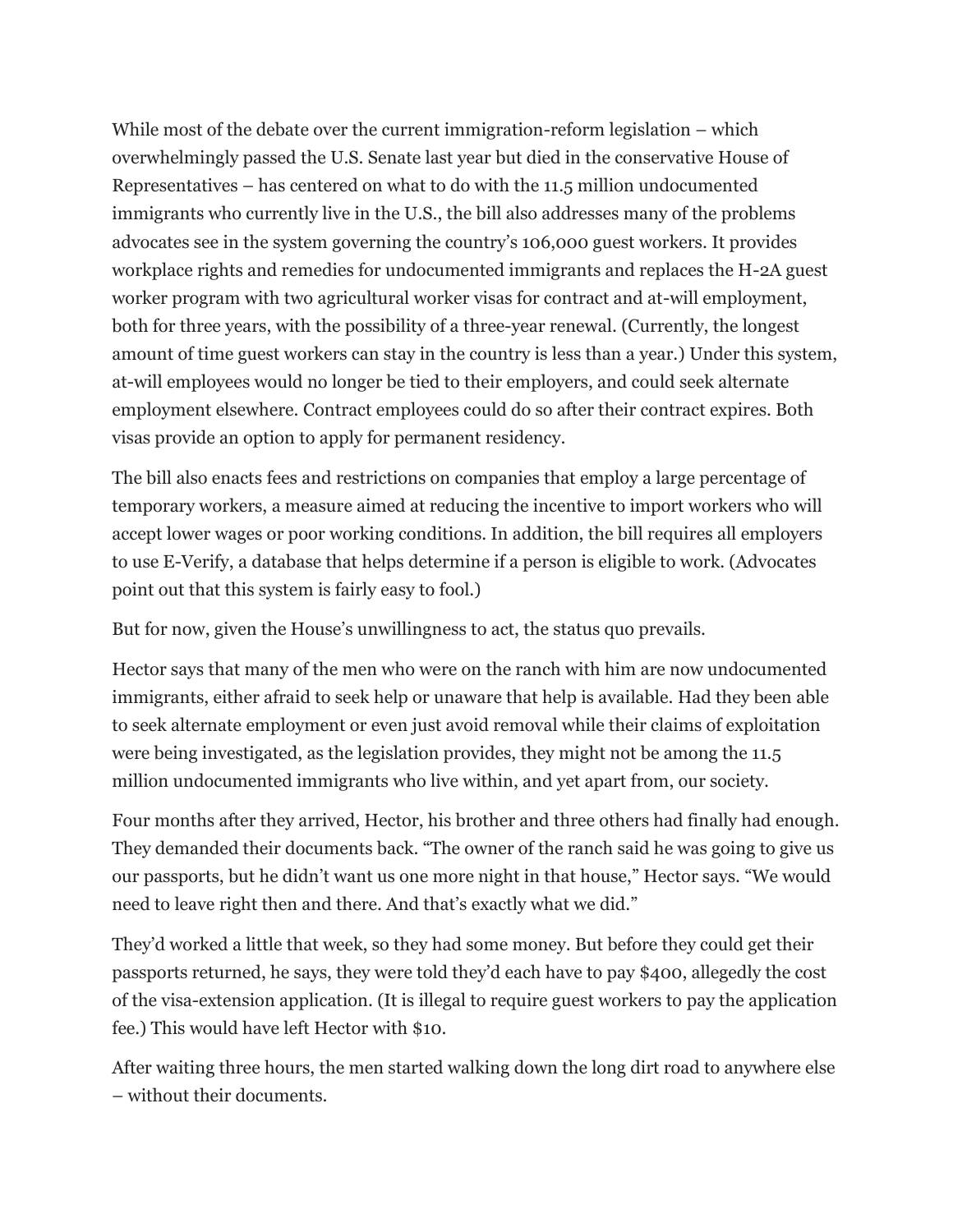A good Samaritan gave them a ride to Walmart, where Hector called the SPLC. He'd learned of the organization, which provides financial and other resources to victims of human trafficking, during his first trip to the U.S. at a "Know Your Rights" presentation.

That day, women from SPLC picked them up and gave them a place to stay.

It took three months and the help of an attorney to get their documents back. Their visas had expired. The extension had only been filed for one month, not three as promised.

Now Hector had to decide if he should stay in the U.S. or go home to Guatemala and his wife. "I didn't really want to stay in the United States illegally," he says. In addition to the fact that overstaying his visa could have meant that he would never be able to return to the U.S. again, Hector had another, more pressing problem: the money he had borrowed from a loan shark to fund his trip.

"In my country, it is very difficult right now," he says. "If you owe money, there are a lot of consequences. They can kill you for that money."

Hector decided to stay. His brother eventually moved to Jacksonville and, last year, Hector followed. The SPLC put him in touch with Michelle Clowe at World Relief Jacksonville, who then referred him to FCSL's Immigration Clinic.

Filing for a T-visa required Hector to submit a detailed affidavit of his story and provide copies of all his documents, including his passport, H-2A visa, information from his wife, and the arrival/departure record issued to foreigners by Customs and Border Protection. The application also included a letter explaining why, though law enforcement had not certified him as a trafficking victim, he was a "victim of involuntary servitude" as defined by the Trafficking Victims Protection Act.

The Georgia Department of Labor and Immigration and Customs Enforcement (ICE) in Georgia declined to certify Hector as a victim of human trafficking. They did not explain why. Professor Ericka Curran, who runs the immigration clinic, says that their refusal was inexplicable.

The U.S. Department of Labor's Wage and Hour Division launched investigations into both the blueberry farm and the pine-straw company as a result of the claims by Hector and others who worked for the companies in 2012. The first investigation has concluded. The second is ongoing.

The Labor Department charged the farm with three violations: the driver who transported the workers did not have a valid Georgia driver's license; the employer failed to include his